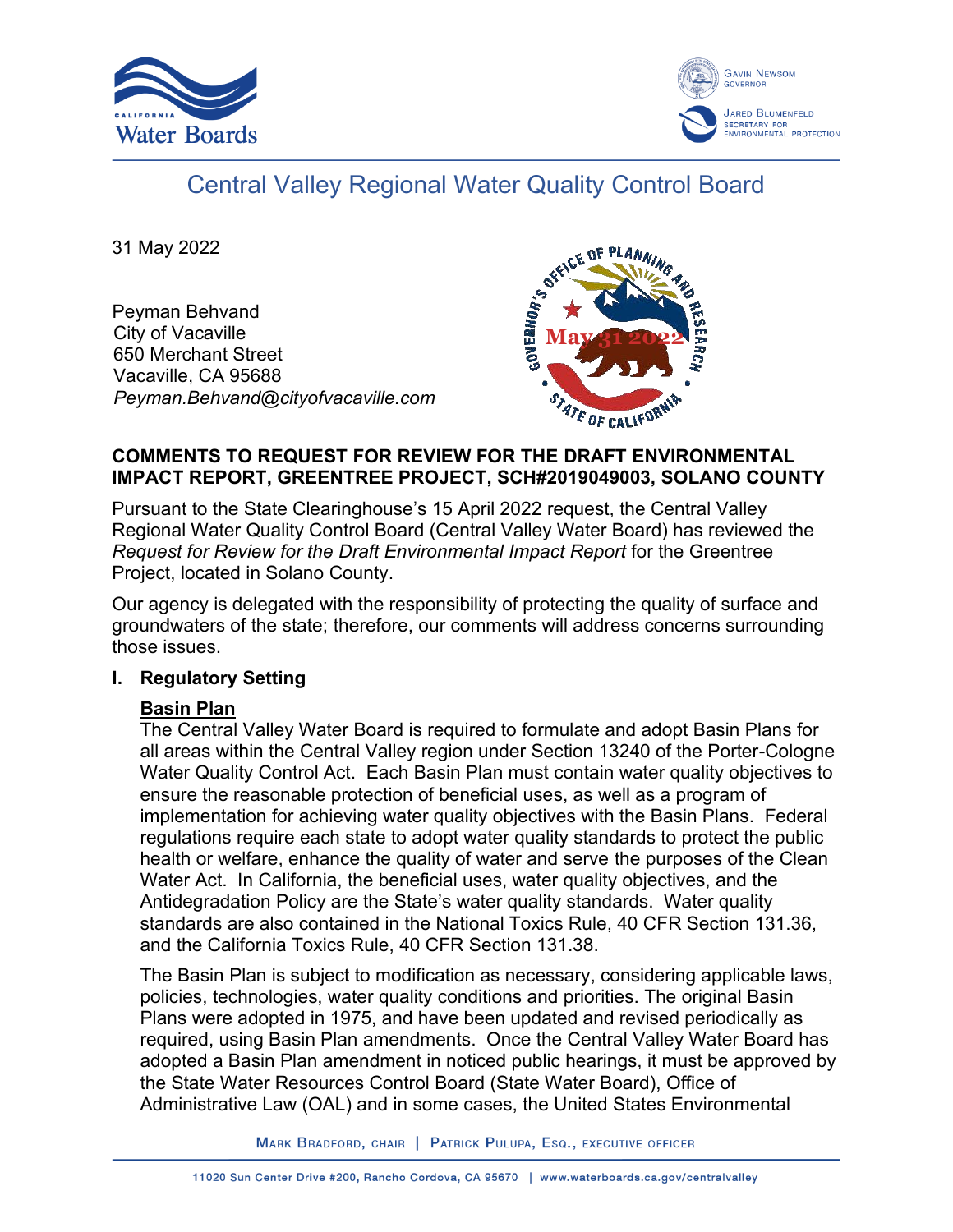Protection Agency (USEPA). Basin Plan amendments only become effective after they have been approved by the OAL and in some cases, the USEPA. Every three (3) years, a review of the Basin Plan is completed that assesses the appropriateness of existing standards and evaluates and prioritizes Basin Planning issues. For more information on the *Water Quality Control Plan for the Sacramento and San Joaquin River Basins*, please visit our website:

[http://www.waterboards.ca.gov/centralvalley/water\\_issues/basin\\_plans/](http://www.waterboards.ca.gov/centralvalley/water_issues/basin_plans/)

#### **Antidegradation Considerations**

All wastewater discharges must comply with the Antidegradation Policy (State Water Board Resolution 68-16) and the Antidegradation Implementation Policy contained in the Basin Plan. The Antidegradation Implementation Policy is available on page 74 at:

https://www.waterboards.ca.gov/centralvalley/water\_issues/basin\_plans/sacsjr\_2018 05.pdf

In part it states:

*Any discharge of waste to high quality waters must apply best practicable treatment or control not only to prevent a condition of pollution or nuisance from occurring, but also to maintain the highest water quality possible consistent with the maximum benefit to the people of the State.*

*This information must be presented as an analysis of the impacts and potential impacts of the discharge on water quality, as measured by background concentrations and applicable water quality objectives.*

The antidegradation analysis is a mandatory element in the National Pollutant Discharge Elimination System and land discharge Waste Discharge Requirements (WDRs) permitting processes. The environmental review document should evaluate potential impacts to both surface and groundwater quality.

#### **II. Permitting Requirements**

# **Construction Storm Water General Permit**

Dischargers whose project disturb one or more acres of soil or where projects disturb less than one acre but are part of a larger common plan of development that in total disturbs one or more acres, are required to obtain coverage under the General Permit for Storm Water Discharges Associated with Construction and Land Disturbance Activities (Construction General Permit), Construction General Permit Order No. 2009-0009-DWQ. Construction activity subject to this permit includes clearing, grading, grubbing, disturbances to the ground, such as stockpiling, or excavation, but does not include regular maintenance activities performed to restore the original line, grade, or capacity of the facility. The Construction General Permit requires the development and implementation of a Storm Water Pollution Prevention Plan (SWPPP). For more information on the Construction General Permit, visit the State Water Resources Control Board website at:

[http://www.waterboards.ca.gov/water\\_issues/programs/stormwater/constpermits.sht](http://www.waterboards.ca.gov/water_issues/programs/stormwater/constpermits.shtml) [ml](http://www.waterboards.ca.gov/water_issues/programs/stormwater/constpermits.shtml)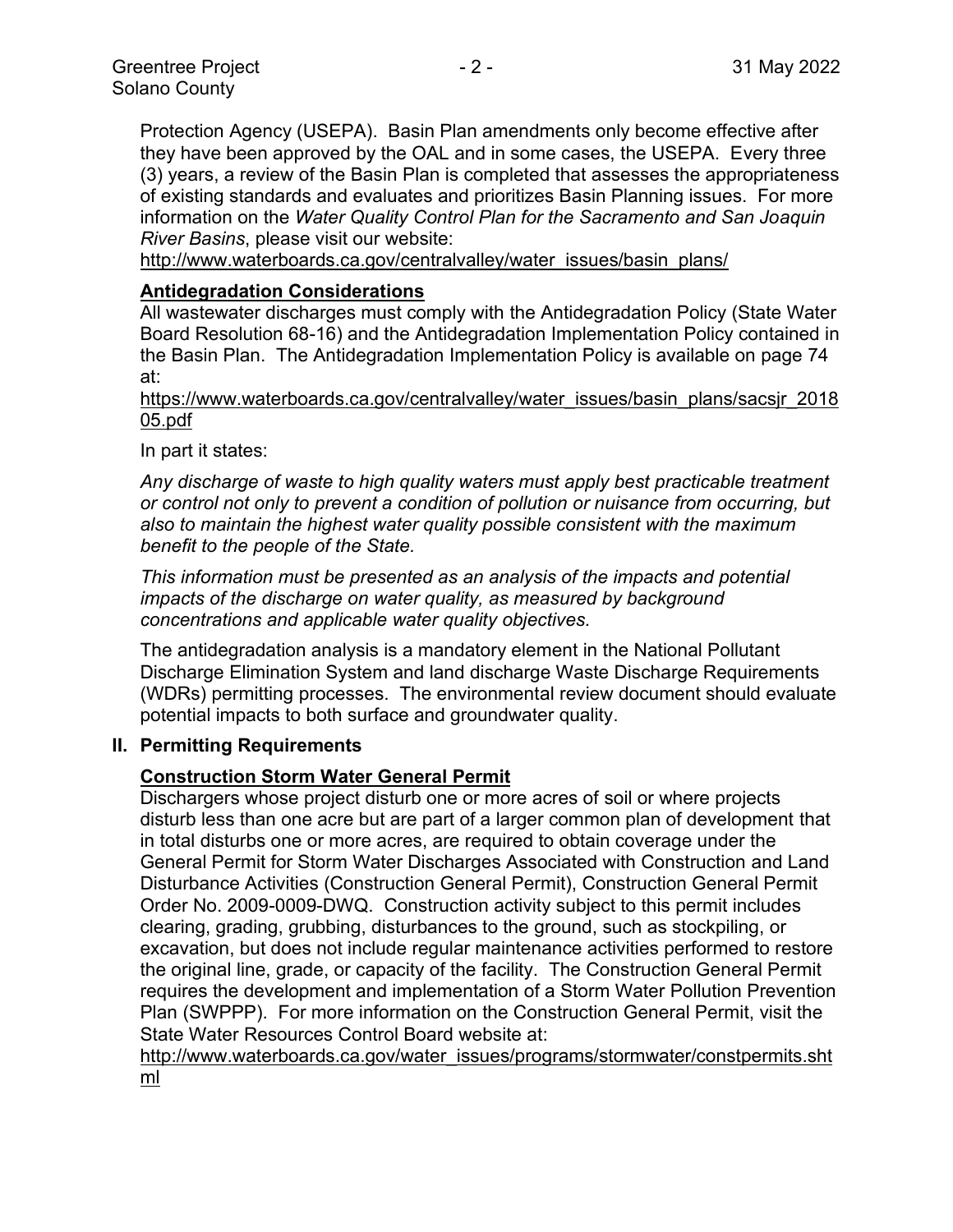# **Phase I and II Municipal Separate Storm Sewer System (MS4) Permits<sup>1</sup>**

The Phase I and II MS4 permits require the Permittees reduce pollutants and runoff flows from new development and redevelopment using Best Management Practices (BMPs) to the maximum extent practicable (MEP). MS4 Permittees have their own development standards, also known as Low Impact Development (LID)/postconstruction standards that include a hydromodification component. The MS4 permits also require specific design concepts for LID/post-construction BMPs in the early stages of a project during the entitlement and CEQA process and the development plan review process.

For more information on which Phase I MS4 Permit this project applies to, visit the Central Valley Water Board website at:

http://www.waterboards.ca.gov/centralvalley/water\_issues/storm\_water/municipal\_p ermits/

For more information on the Phase II MS4 permit and who it applies to, visit the State Water Resources Control Board at:

http://www.waterboards.ca.gov/water\_issues/programs/stormwater/phase\_ii\_munici pal.shtml

# **Industrial Storm Water General Permit**

Storm water discharges associated with industrial sites must comply with the regulations contained in the Industrial Storm Water General Permit Order No. 2014- 0057-DWQ. For more information on the Industrial Storm Water General Permit, visit the Central Valley Water Board website at:

http://www.waterboards.ca.gov/centralvalley/water\_issues/storm\_water/industrial\_ge neral\_permits/index.shtml

# **Clean Water Act Section 404 Permit**

If the project will involve the discharge of dredged or fill material in navigable waters or wetlands, a permit pursuant to Section 404 of the Clean Water Act may be needed from the United States Army Corps of Engineers (USACE). If a Section 404 permit is required by the USACE, the Central Valley Water Board will review the permit application to ensure that discharge will not violate water quality standards. If the project requires surface water drainage realignment, the applicant is advised to contact the Department of Fish and Game for information on Streambed Alteration Permit requirements. If you have any questions regarding the Clean Water Act Section 404 permits, please contact the Regulatory Division of the Sacramento District of USACE at (916) 557-5250.

#### **Clean Water Act Section 401 Permit – Water Quality Certification**

If an USACE permit (e.g., Non-Reporting Nationwide Permit, Nationwide Permit, Letter of Permission, Individual Permit, Regional General Permit, Programmatic

<sup>1</sup> Municipal Permits = The Phase I Municipal Separate Storm Water System (MS4) Permit covers medium sized Municipalities (serving between 100,000 and 250,000 people) and large sized municipalities (serving over 250,000 people). The Phase II MS4 provides coverage for small municipalities, including non-traditional Small MS4s, which include military bases, public campuses, prisons and hospitals.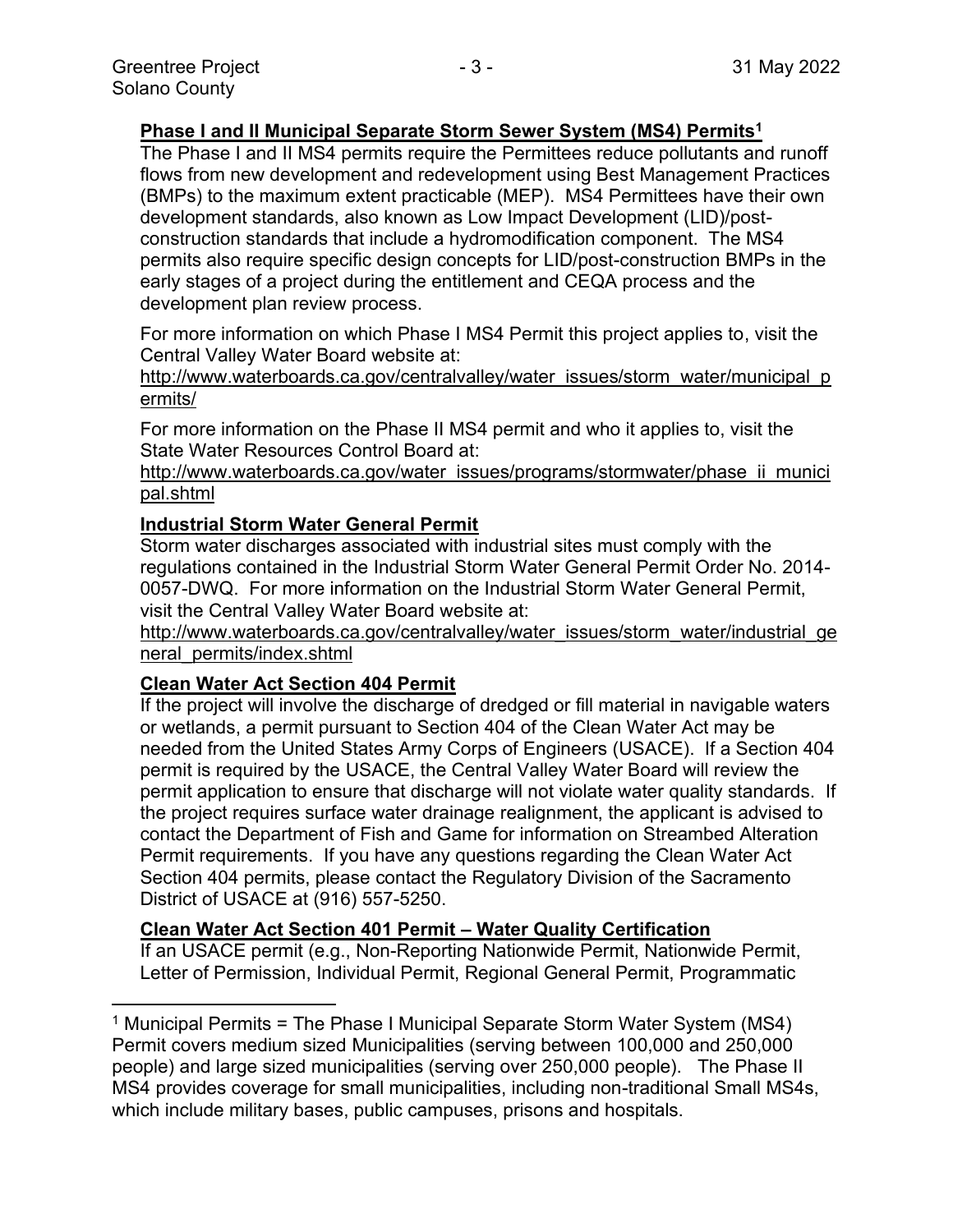General Permit), or any other federal permit (e.g., Section 10 of the Rivers and Harbors Act or Section 9 from the United States Coast Guard), is required for this project due to the disturbance of waters of the United States (such as streams and wetlands), then a Water Quality Certification must be obtained from the Central Valley Water Board prior to initiation of project activities. There are no waivers for 401 Water Quality Certifications. For more information on the Water Quality Certification, visit the Central Valley Water Board website at:

https://www.waterboards.ca.gov/centralvalley/water\_issues/water\_quality\_certificatio n/

#### **Waste Discharge Requirements – Discharges to Waters of the State**

If USACE determines that only non-jurisdictional waters of the State (i.e., "nonfederal" waters of the State) are present in the proposed project area, the proposed project may require a Waste Discharge Requirement (WDR) permit to be issued by Central Valley Water Board. Under the California Porter-Cologne Water Quality Control Act, discharges to all waters of the State, including all wetlands and other waters of the State including, but not limited to, isolated wetlands, are subject to State regulation. For more information on the Waste Discharges to Surface Water NPDES Program and WDR processes, visit the Central Valley Water Board website at:https://www.waterboards.ca.gov/centralvalley/water\_issues/waste\_to\_surface\_wat er/

Projects involving excavation or fill activities impacting less than 0.2 acre or 400 linear feet of non-jurisdictional waters of the state and projects involving dredging activities impacting less than 50 cubic yards of non-jurisdictional waters of the state may be eligible for coverage under the State Water Resources Control Board Water Quality Order No. 2004-0004-DWQ (General Order 2004-0004). For more information on the General Order 2004-0004, visit the State Water Resources Control Board website at:

https://www.waterboards.ca.gov/board\_decisions/adopted\_orders/water\_quality/200 4/wqo/wqo2004-0004.pdf

#### **Dewatering Permit**

If the proposed project includes construction or groundwater dewatering to be discharged to land, the proponent may apply for coverage under State Water Board General Water Quality Order (Low Threat General Order) 2003-0003 or the Central Valley Water Board's Waiver of Report of Waste Discharge and Waste Discharge Requirements (Low Threat Waiver) R5-2018-0085. Small temporary construction dewatering projects are projects that discharge groundwater to land from excavation activities or dewatering of underground utility vaults. Dischargers seeking coverage under the General Order or Waiver must file a Notice of Intent with the Central Valley Water Board prior to beginning discharge.

For more information regarding the Low Threat General Order and the application process, visit the Central Valley Water Board website at:

http://www.waterboards.ca.gov/board decisions/adopted orders/water quality/2003/ wqo/wqo2003-0003.pdf